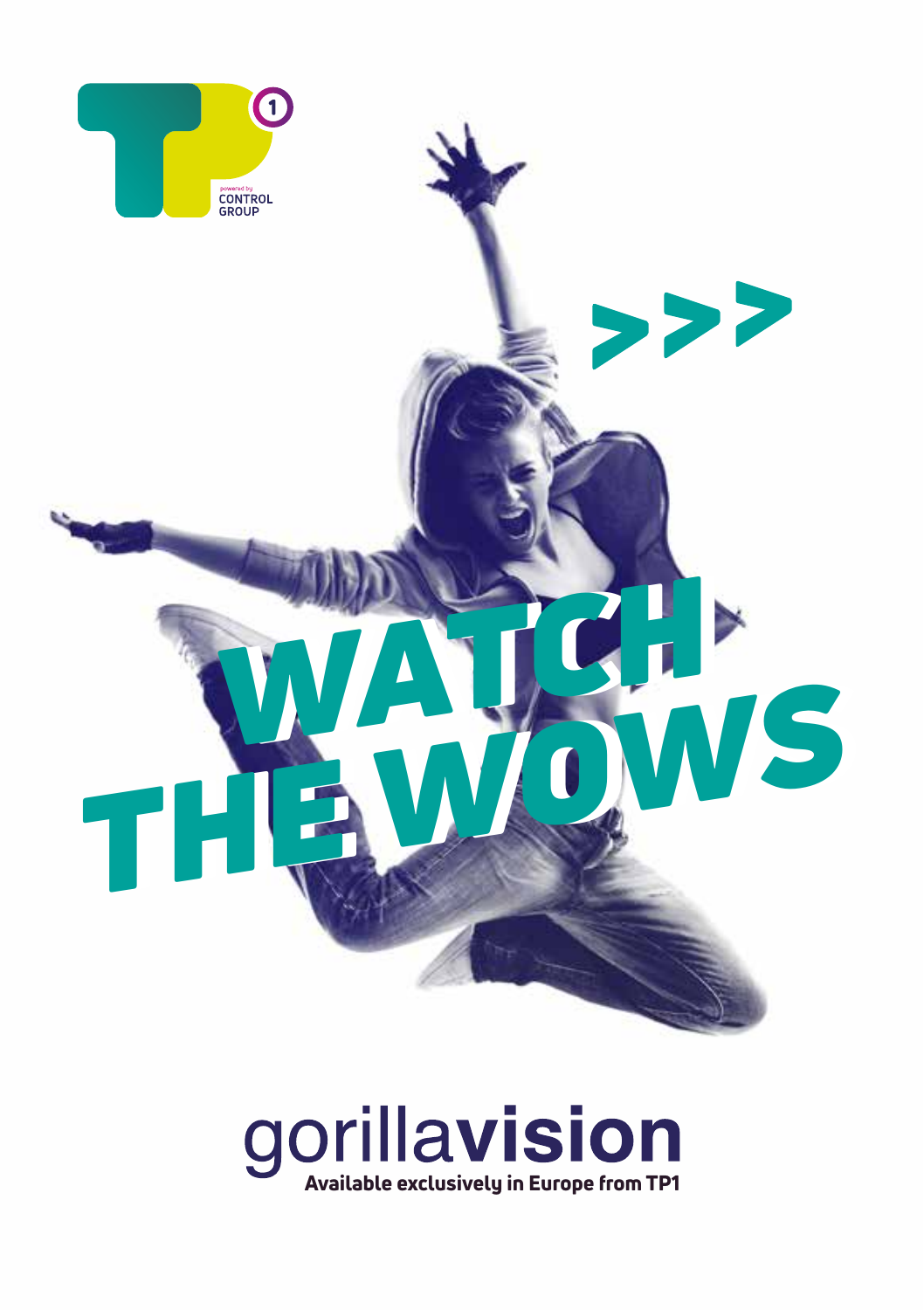

**Love every leap, watch every wow**



**These days an amazing in-park experience just isn't enough. Your customers want to capture and relive every leap, flip, somersault and spin too – usually the second their feet hit the ground. And for every video viewed, liked and shared on their social feeds, your park enjoys invaluable viral exposure to an avid new audience.**

Exclusive, fully-integrated live capture cameras, screens and RFID wristband technology from gorilla**vision** allows you to revolutionise customer experience, create new profit streams and fuel your social media feeds.

gorillavision technology triggers 'me-time' recording in any one of your in-park 'wow' zones, ensuring every brilliant trick and each epic fail is saved and ready to stream – in-park, at home or on the go.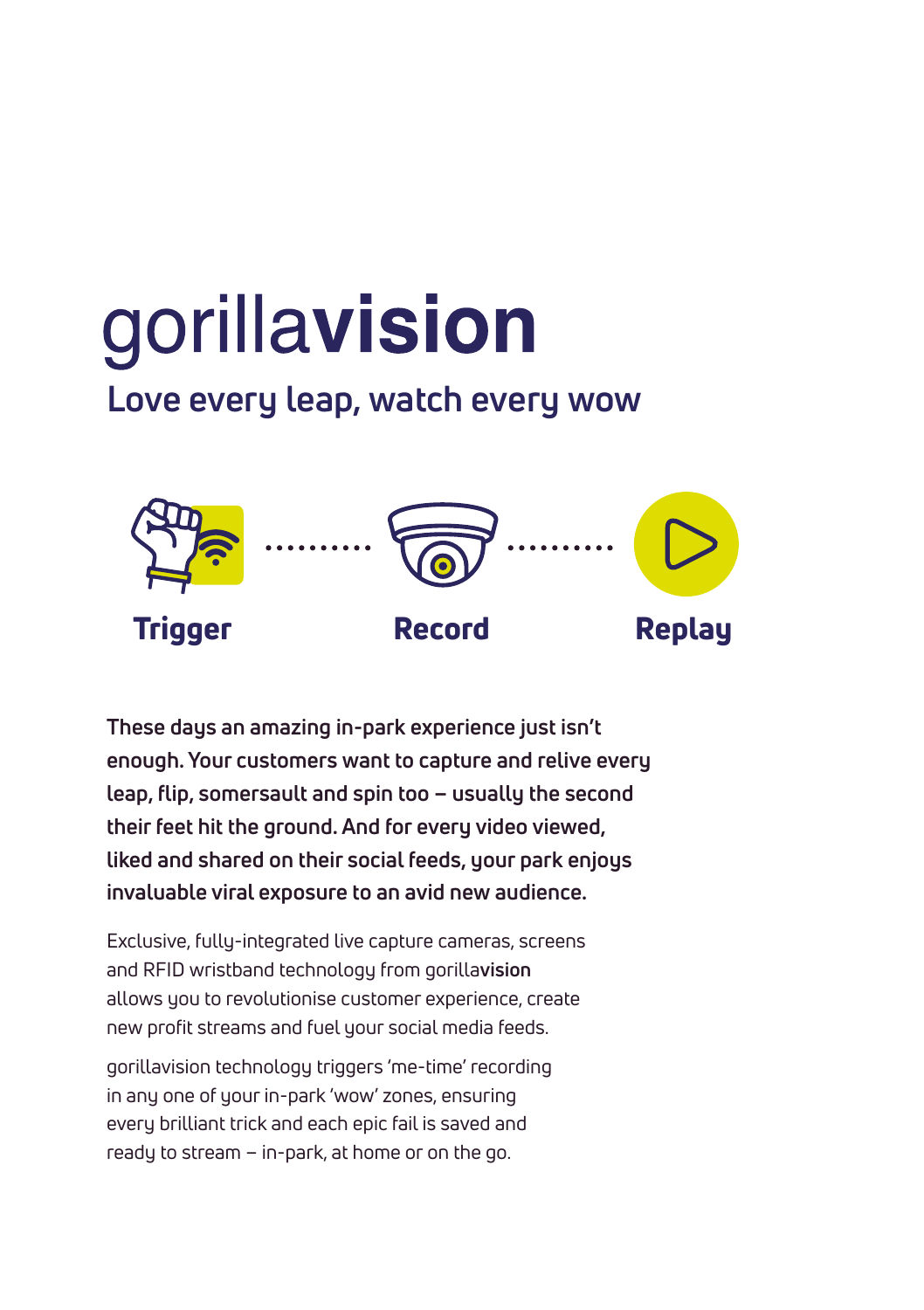## **Watch the WOWs wherever you are**



**See instant replays on** gorillavision **screens in-park**



**Relive personal stunt reels at home or on the go**



**Share using social media plug-ins**

## **Get more from** gorilla**vision**



Gorilla Ninja timing solutions

Available for obstacle courses using tap in / tap out technology



Cashless payment sustems available



Custom branded wristbands available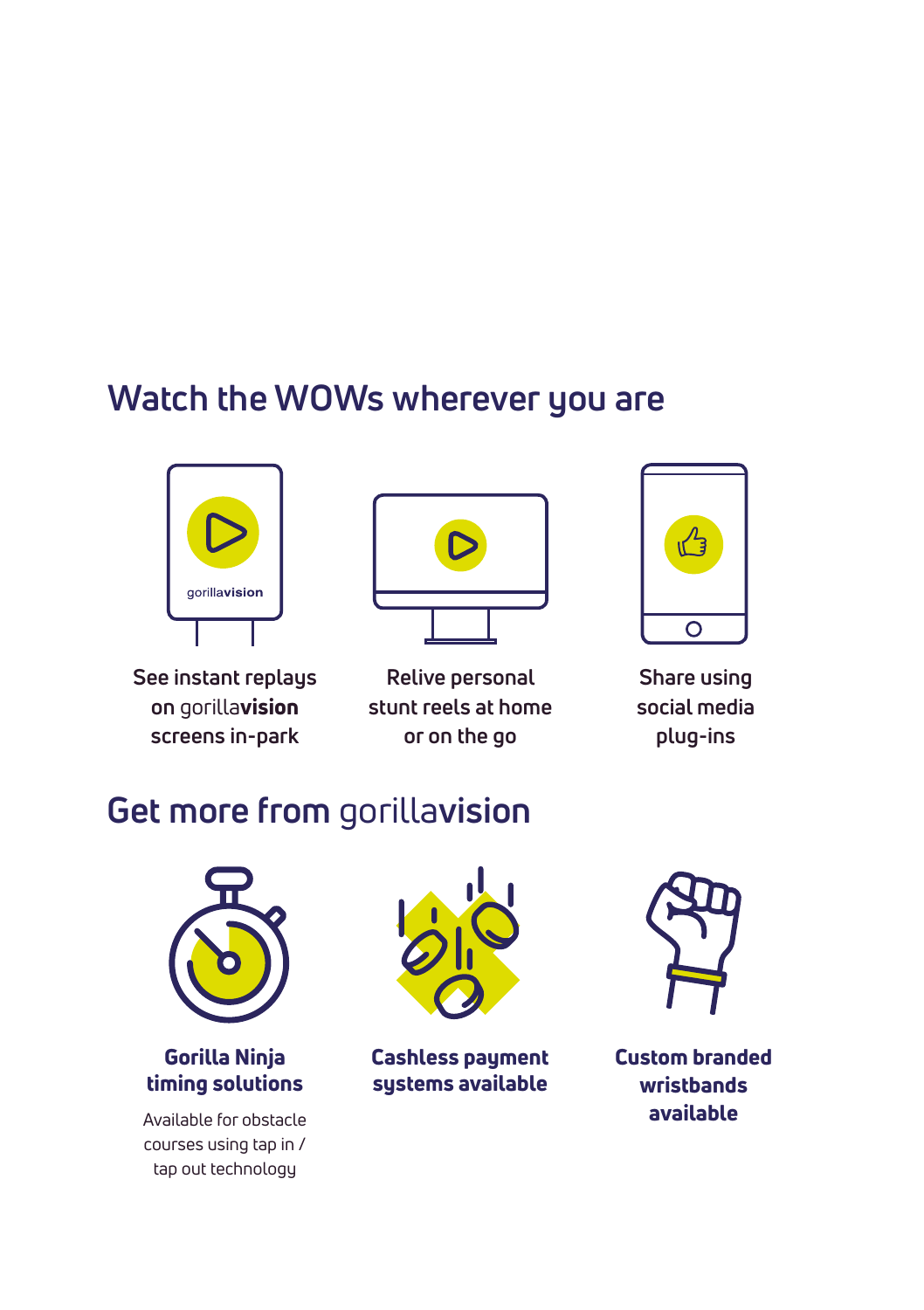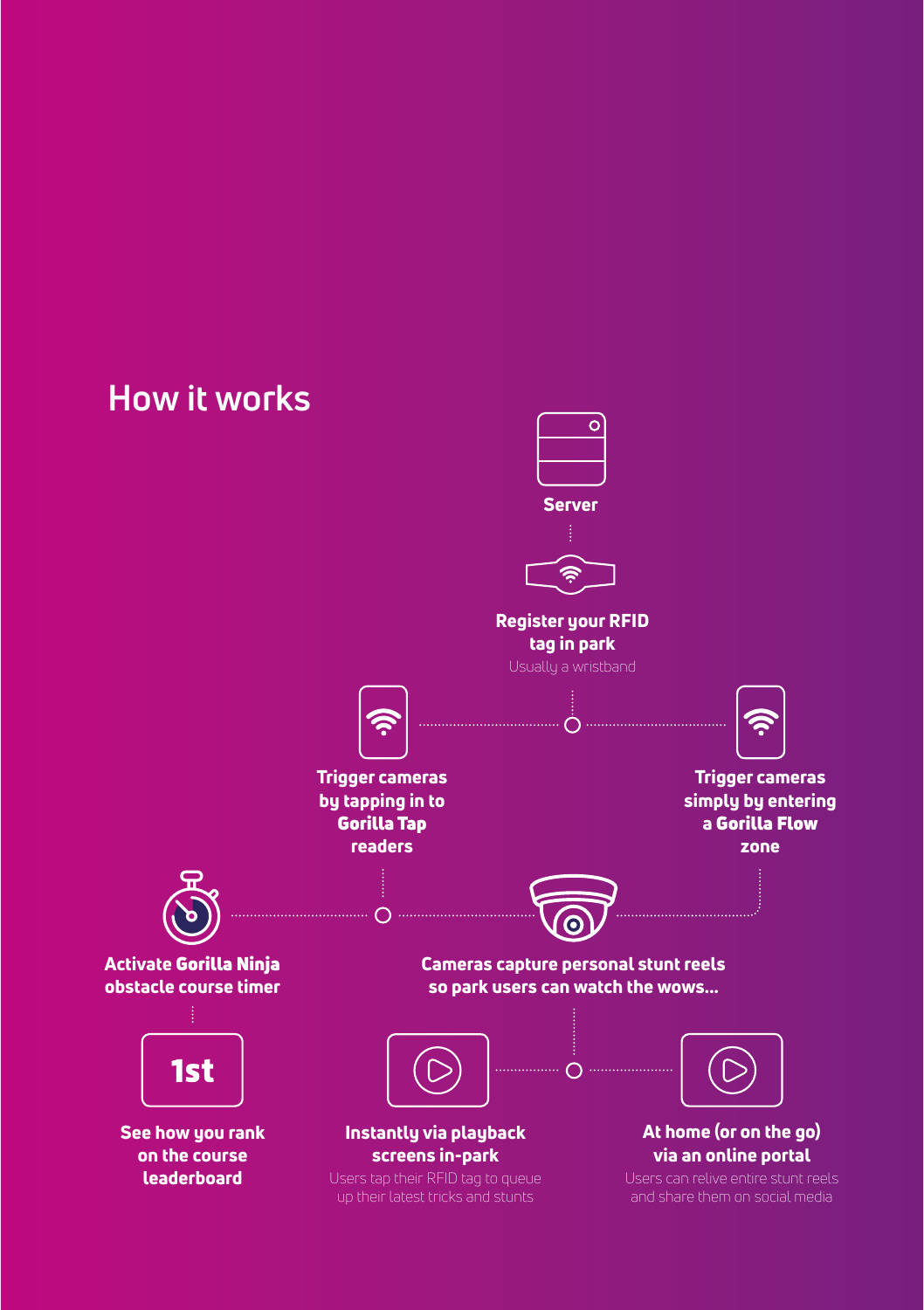